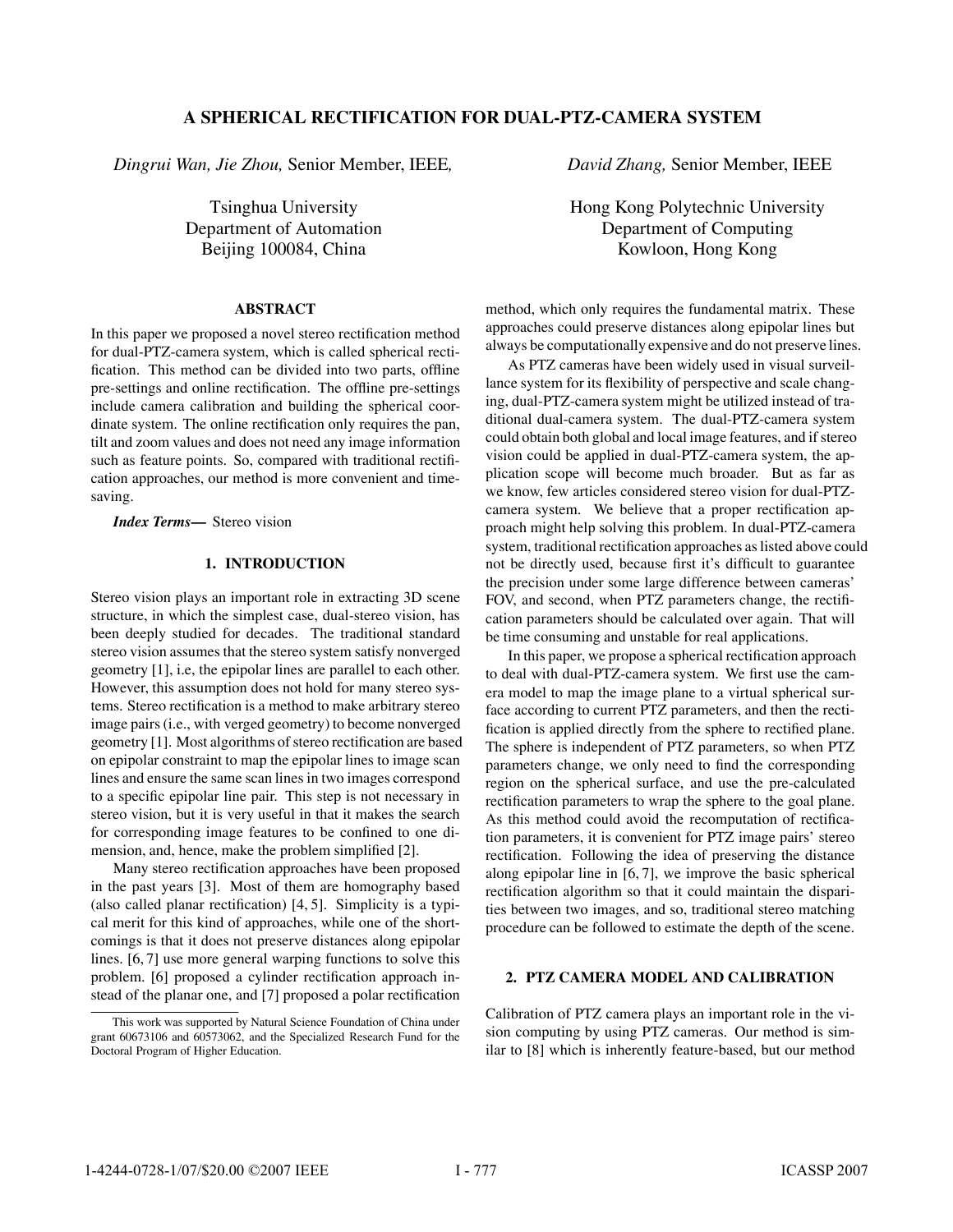combines the parameters inquired from active camera so that our method much more simple, and the precision is related to the precision of parameters inquired from active camera. For simplicity, we do not consider either focal length or radial distortion.

### **2.1. PTZ camera model**

We chose to use a common camera model as below (In our study, we use SONY EVI D70 camera which can be well represented by this model.),

$$
\tilde{x} = \kappa K [R - Rt] \tilde{X}, K = \begin{bmatrix} \alpha f & s & u_0 \\ f & v_0 \\ 1 & 1 \end{bmatrix}, \quad (1)
$$

where  $x$  and  $X$  are image coordinates and world coordinates, respectively; symbol ' ~ ' means homogeneous coordinate.  $\alpha$ and s are the camera's pixel aspect ratio and skew respectively;  $f$  is the equivalent focal length measured in pixel;  $(u_0, v_0)$  is the principal point in the image. In order to simplify the PTZ camera model, we assume:

 $(1)$  The center of rotation of the camera is fixed;

(2) For PTZ camera,  $t = 0$ ;

(3) Aspect ratio  $\alpha = 1$ , and skew  $s = 0$ ;

(4) Principal point  $(u_0, v_0)$  is replaced by the zoom center [9] approximately.

According to the assumptions, the camera model can be written as

$$
\tilde{x} = \kappa KRX,\tag{2}
$$

where the intrinsic  $K$  could write in diagonal form by translating the origin of image to  $(u_0, v_0)$ .

#### **2.2. PTZ camera Calibration**

#### *2.2.1. Zoom center estimation*

Simply tracking the feature points in an image sequence with varying zoom level (from  $z_{min}$  to  $z_{max}$ ) with fixed pan and tilt parameters. In our experiment,  $(u_0, v_0) = (150.4, 127.0)$ , while the image coordinates is  $[1, 320]$  for x-axis and  $[1, 240]$ for y-axis.

#### *2.2.2.* R *and* K *estimation*

The rotation matrix  $R$  can be directly calculated given pan and tilt value which can be inquired from the camera for SONY EVI D70. This formula can be found in many literatures about PTZ cameras. As the intrinsic  $K = diag\{k_z, k_z, 1\}$  has only one degree of freedom which related to the zoom value, we use [8]'s approach to estimate  $K$  at several discrete zoom levels, and then choose a proper model to fit these samples. We choose the Equ.3 as the approximate model, and the four unknown parameters can be solved by using curve fitting tools. This model works well in our experiment.

$$
k_z = a \exp(bz) + c \exp(dz). \tag{3}
$$

#### **3. SPHERICAL RECTIFICATION**

#### **3.1. Basic Notation**



Fig. 1. The sketch map of spherical rectification.

Each pixel on the image plane can be mapped onto a unit spherical surface with the center coincide with the camera optic center, see Fig.1. Actually, the mapped point is the intersection between the sphere and the line which pass the optic center and the given pixel on the image plane. We can define following concepts:

*Epipolar plane*:  $\Pi(O_1, O_2, P)$ . All the epipolar planes pass the line  $O_1O_2$ .

*Epipolar circle*:  $c_1$  and  $c_2$ , the intersection curve between the epipolar plane  $\Pi(O_1, O_2, P)$  and the unit sphere  $\phi_i$ .

*Epipole*: the intersection between the line  $O_1O_2$  and the sphere. So there exits two epipoles,  $e_i, e'_i, i = 1, 2$ , for each sphere.

The spherical rectification mainly constitutes 2 steps: first, use the camera model to map the image plane to the unit spherical surface; second, warp the valid sphere region to image plane which is the rectified image.

#### **3.2. Image Plane to Sphere**

Let  $x = [u \ v]^T$  and  $X = [\alpha_x \ \beta_x]^T$  be the image coordinate and corresponding sphere coordinate respectively.  $\alpha_x$  and  $\beta_x$ could be seemed as the longitude and latitude, while  $e$  and  $e'$ are the two poles, see Fig.2. We denote  $\Pi(O, \perp ee')$  as the plane passing the sphere center and perpendicular to the line ee', and it intersects the sphere  $\phi$  at a unit circle  $c_{\perp}$ . Given an arbitrary point M on  $c_{\perp}$ , and plane  $\Pi(e, e', X)$  intersects  $c_{\perp}$  at two points. We choose the one which is closer to X, and we denote it as X'. Then  $\alpha_x$  is defined as the angle from *OM* to *OX'*, where  $\alpha_x \in [-\pi, \pi)$ , and  $\beta_x$  is defined as the angle from  $Oe$  to  $OX$ , where  $\beta_x \in [0, \pi]$ . We call  $OM$  as the reference vector.

In order to calculate  $X$ , we first calculate the world coordinate  $Y_x$  by the camera model  $Y_x = \kappa R^{-1} K^{-1} \tilde{x}$ , where  $\kappa$  is a scale factor and can be simply set to be 1. R and K can be obtain from the calibration result. We normalize  $Y_x$ s.t  $|OY_x| = 1$ , and then  $Y_x$  is located on the unit spherical surface. If the world coordinate of  $e, e'$  and  $OM$  are known,  $X = [\alpha_x \beta_x]^T$  can be easy calculated from definition.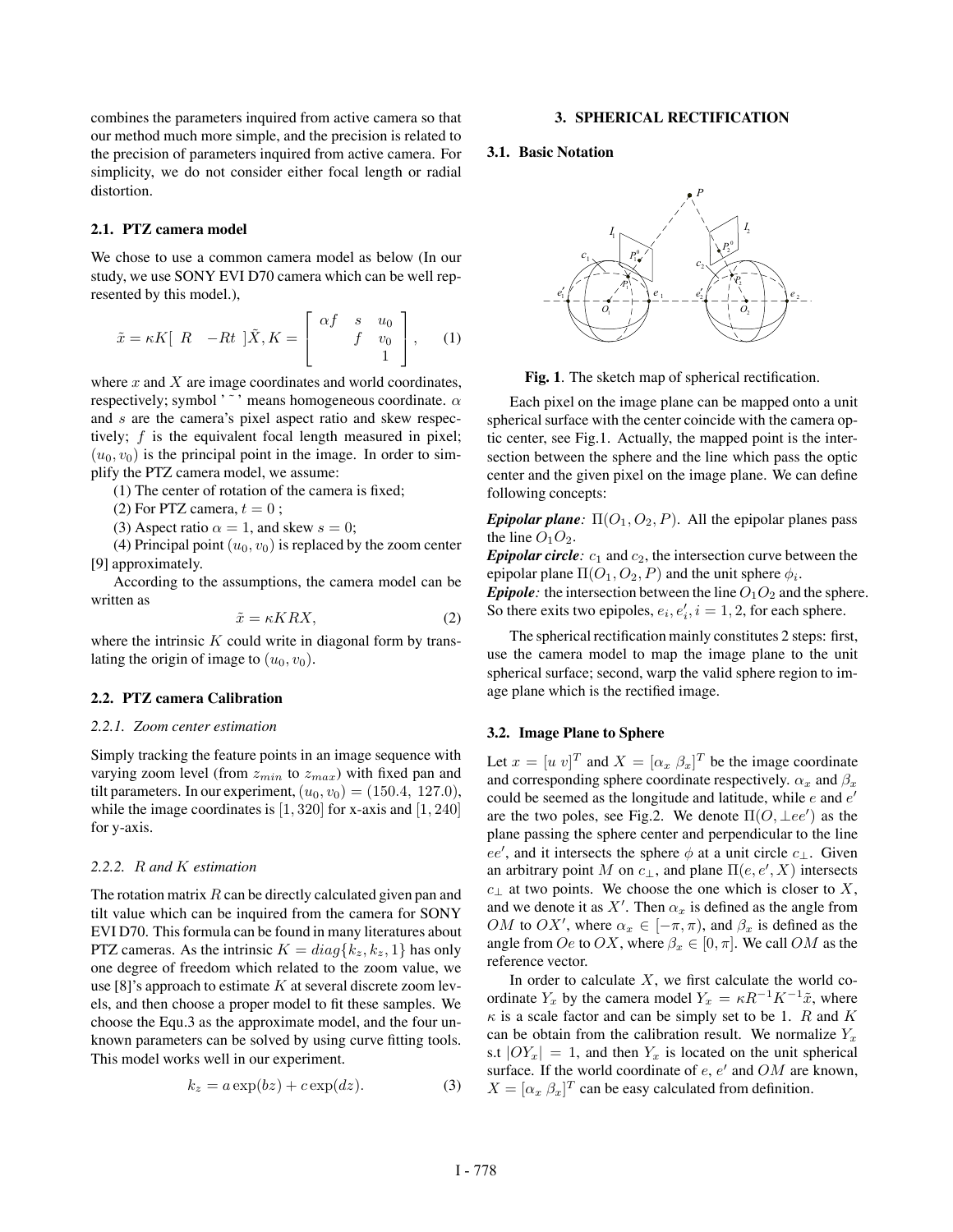

**Fig. 2**. The definition of  $\alpha_x$  and  $\beta_x$ .

#### **3.3. Sphere to Rectified Image**

There are several ways to warp the sphere to a plane, i.e.  $X_r = [u' v']^T = [f_\alpha(\alpha_x) f_\beta(\beta_x)]^T$ , and we simply choose the linear transformation. If the valid range of  $\alpha_x$  and  $\beta_x$ , and the unit length  $\Delta \alpha_u$  and  $\Delta \beta_u$  associated to one pixel in rectified image are known,  $f_\alpha()$  and  $f_\beta()$  can be settled. In order to reduce computation, we only examine the four corners of the original image to decide the valid range of  $\alpha_x$  and  $\beta_x$ . It is more complicated to decide  $\Delta \alpha_u$  and  $\Delta \beta_u$ , and our target is to minimize the loss of pixel information [7], i.e. every displacement with one unit length on the sphere surface will cause a displacement whose length is less than 1 pixel in the original image. From the definition of the coordinates,  $\Delta \alpha_u$ should be estimated at the location with a maximal value of  $|\sin \beta|$ , and  $\Delta \beta_u$  can be estimated anywhere. For the sake of simplicity, we also only examine the four corners, see Fig. 3.

Assume C1 gets the maximum of  $|\sin \beta|$ , where  $x_{C1}$  =  $(u_1, v_1)$ ,  $X_{C1} = (\alpha_1, \beta_1)$ , and  $C1'$  is the point after applying a small displacement on C1 s.t.  $X_{C1'} = (\alpha'_1, \beta_1)(\alpha'_1 \neq \alpha)$ and  $x_{C1'} = (u'_1, v'_1)$ . Let  $d_0(C1, C1')$  be the distance measurement between  $\overrightarrow{C}1$  and  $\overrightarrow{C}1'$  in the original image, then we have

 $\Delta \alpha_u \doteq |\alpha_1 - \alpha'_1| / d_0(C1, C1').$ 

Similarly,  $\Delta \beta_u$  can be estimated at arbitrary location, such as  $C3$  in Fig. 3.

Then the new coordinate in rectified image is

$$
X_p = [u', v']^T = [(\alpha - \alpha_{\min})/\Delta\alpha_u, (\beta - \beta_{\min})/\Delta\beta_u]^T
$$
.



Fig. 3. The mapping from spherical coordinate to rectified image coordinate.

In order to make the same scan line in two rectified images corresponding to the same epipolar plane, we have to, first, construct the relationship between two sphere coordinates; second, choose the same  $\Delta \alpha_u$  and  $\Delta \beta_u$ , i.e.  $\Delta \alpha_u$  =  $\max(\Delta \alpha_{u1}, \Delta \alpha_{u2}), \Delta \beta_u = \max(\Delta \beta_{u1}, \Delta \beta_{u2}).$ 

## **3.4. Disparity Preserved Rectiſcation**

The  $(\alpha, \beta)$  rectification mentioned in previous section has achieved the basic goal of stereo rectification, but the disparity obtained by traditional stereo matching approach could not reflect the depth of the scene, i.e. the  $(\alpha, \beta)$  rectification could not preserve disparity. In this section we proposed an improved method called the  $(\alpha, \gamma)$  rectification to solve this problem.



Fig. 4. The sketch map of depth in spherical rectification.

Let  $P$  be a point in the scene, and the sphere coordinates of two cameras are  $(\alpha_1, \beta_1)$  and  $(\alpha_2, \beta_2)$ , respectively, see Fig. 4. Obviously,  $(\alpha_1, \beta_1)$  and  $(\alpha_2, \beta_2)$  are located on the epipolar plane. Assume we have found a proper reference vector  $O_2M_2$  so that  $\alpha_1 = \alpha_2$ . Let  $y_P$  be the distance between P to the line  $O_1O_2$ , and  $O_1P = x_1$ ,  $O_2P = x_2$ ,  $O_1O_2 = b$ . Then we have

$$
\begin{cases}\n x_1 \sin \beta_1 = x_2 \sin \beta_2 = y_P \\
x_1 \cos \beta_1 - x_2 \cos \beta_2 = b\n\end{cases} (4)
$$

So,  $y_P$  can be solved as

$$
y_P = \frac{b}{\cot \beta_1 - \cot \beta_2} = \frac{-b}{\gamma_1 - \gamma_2},\tag{5}
$$

where  $\gamma_i = -\cot \beta_i, i = 1, 2$ , and  $\gamma_1 - \gamma_2$  is the disparity. Equ.5 is similar to the classical expression, which shows the relationship between disparity and depth. As  $|\cot \beta| \rightarrow$  $\infty(\beta \to 0 \text{ or } \pi)$ , the distortion of rectified image might be obvious, so this rectification method could not deal with the case that one of the epipoles located in the image.

For  $(\alpha, \gamma)$  rectification, we use similar method to estimate  $\alpha_{\text{max}}, \alpha_{\text{min}}, \gamma_{\text{max}}, \gamma_{\text{min}}, \Delta \alpha_u$  and  $\Delta \gamma_u$ , where  $\Delta \gamma_u$  should be estimated at the location when  $|\sin \beta|$  reaches its minimum value.

#### **3.5. Construction of Sphere Coordinates**

Given two similar images  $I_1$  and  $I_2$  from two PTZ cameras, we can calculate the fundamental matrix  $F$  (Harris Corner and RANSAC method) and traditional epipoles  $e_1$  and  $e_2$ . The fundamental matrix F is a  $3 \times 3$  rank-2 matrix that maps points in  $I_1$  to lines in  $I_2$ , and F satisfies  $Fe_1 = F^T e_2 = 0$ , where  $e_1 \in I_1$  and  $e_2 \in I_2$ .  $e_1, e_2, O_1$  and  $O_2$  are collinear.